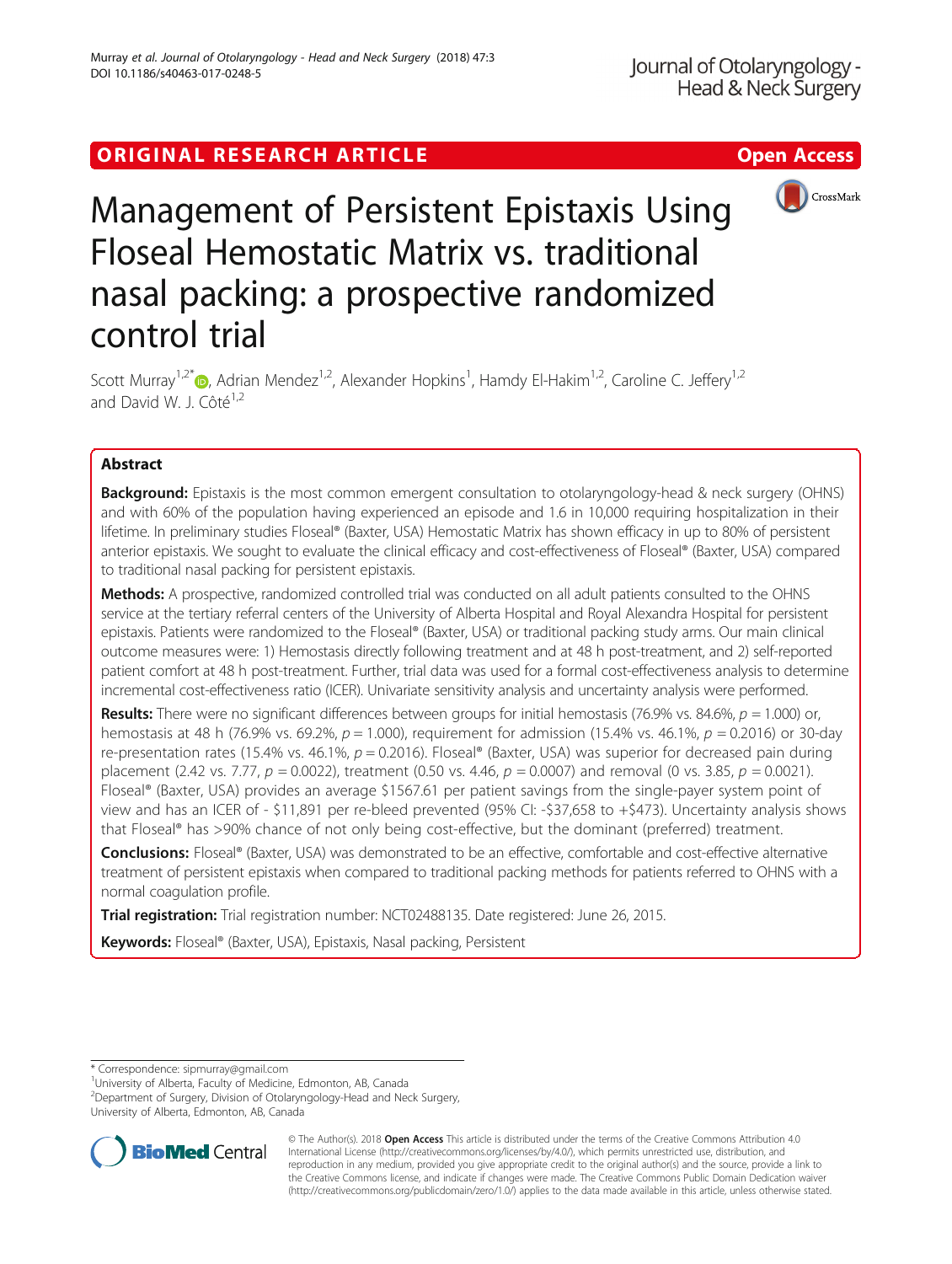## Background

Epistaxis is a common problem with 60% of the population having experienced epistaxis in their lifetime and 6% of these individuals seeking medical care within a hospital [[1](#page-8-0)]. Furthermore, 1.6 in 10,000 will require hospitalization [\[2](#page-8-0)]. There are a wide variety of nasal packing techniques available with the most common applied including Merocel ® (Medtronic, USA) packing, petroleum-infused gauze and inflatable balloons, such as Rapid rhino® (Smith & Nephew, UK). These techniques, although effective, may be accompanied by complications such as significant patient discomfort, infection, septal perforation, alar necrosis, and cardiovascular instability [[3\]](#page-8-0). Therefore, alternatives to the traditional nasal packing method have been developed including dissolvable packing options such as hemostatic gelatin-thrombin matrices (eg. Floseal® (Baxter, USA)), Gelfoam® (Pfizer, USA) and Surgicel®(Ethicon, USA).

Floseal® (Baxter, USA) is a biodegradeable matrix hemostatic sealant with two primary components. The first component includes bovine-derived gelatin particles that swell providing a tamponade effect and a framework for platelet aggregation. The second component is human-derived thrombin that helps to accelerate clot formation. Floseal's® hemophilic properties allow it to conform to both wet and irregular surfaces producing effective and rapid hemostasis on mucosal surfaces.

Floseal® (Baxter, USA) has demonstrated efficacy across a wide variety of surgical specialties including otolaryngology-head & neck surgery (OHNS) [[4](#page-8-0)–[20](#page-8-0)]. Notably, Floseal® (Baxter, USA) has demonstrated efficacy in the management of both anterior and posterior epistaxis [[4, 13, 14\]](#page-8-0). Cote et al. in 2010 demonstrated achievement of hemostasis in 80% of patients with refractory epistaxis treated with Floseal® (Baxter, USA) who would have otherwise gone on to have surgical ligation. Further, these patients demonstrated comparable times to discharge as surgical patients and there were no adverse events recorded with many patients reporting superior comfort compared to traditional nasal packing.

Despite these promising results, the optimal firstline management of epistaxis remains debatable [[21](#page-8-0)]. A randomized control trial directly comparing the efficacy of Floseal® (Baxter, USA) to traditional management for the control of persistent epistaxis in an OHNS patient population has yet to be performed. Our objective was to assess whether Floseal® (Baxter, USA) Hemostatic Matrix controls persistent epistaxis as effectively, with less discomfort and as cost effectively as traditional packing methods in adult patients consulted to the OHNS service.

## **Methods**

## Trial design

This was an open label prospective randomized controlled trial with a parallel study design and a 1:1 allocation ratio. There were no changes to methods following trial commencement.

## **Participants**

Patient recruitment continued from July 1st 2015 until March 1, 2017. Adult patients (>18 years of age), consulted to the OHNS service for persistent epistaxis from the University of Alberta Hospital (UAH) or the Royal Alexandra Hospital (RAH) tertiary care centers were included in this study. Persistent epistaxis was defined as having previously failed management from a non-OHNS physician. Patients having failed management from an otolaryngologist in the previous 48 h, who had previously diagnosed coagulopathies or were on anticoagulation other than prophylactic ASA 81 mg were excluded. The consulting physician identified patients for inclusion during the initial consultation and consent was obtained upon initial patient contact either on the ward or in the emergency department (ED). All patients were assessed for possible cauterization prior to packing as per the standard of care at the University of Alberta. Each patient was also provided an information booklet describing the study in detail prior to discharge that included researcher contact information if they chose to withdraw themselves from the study at any time.

## Intervention

Eligible patients had their previously failed nasal packing removed. Both the experimental and control groups had their nares suctioned of residual clots followed by application of two disposable cotton pledgets soaked in 1:1 mixture of 0.1% oxymetazoline and 4% topical lidocaine. The experimental group then had  $5cm<sup>3</sup>$  of Floseal® (Baxter, USA) applied transnasally or directly to the source of bleeding if identifiable. Each 5cm<sup>3</sup> preparation of Floseal® (Baxter, USA) was constituted in concordance with the product monograph. The control group received conventional nasal packing as their treatment method, which included either Merocel® (Medtronic, USA) nasal tampons or Vaseline impregnated gauze. If initial packing failed further management was at the behest of the provider. The treatment providers for this study included OHNS residents from the University of Alberta who had all been trained in the application of Floseal® (Baxter, USA) prior to study recruitment. Patients in the traditional nasal packing group received prophylactic antibiotics during treatment duration. All patients were provided with prescriptions for post-intervention nasal hygiene regimens that included Rhinaris® (Pharmascience, CAN) nasal spray and nasal saline irrigation. Neither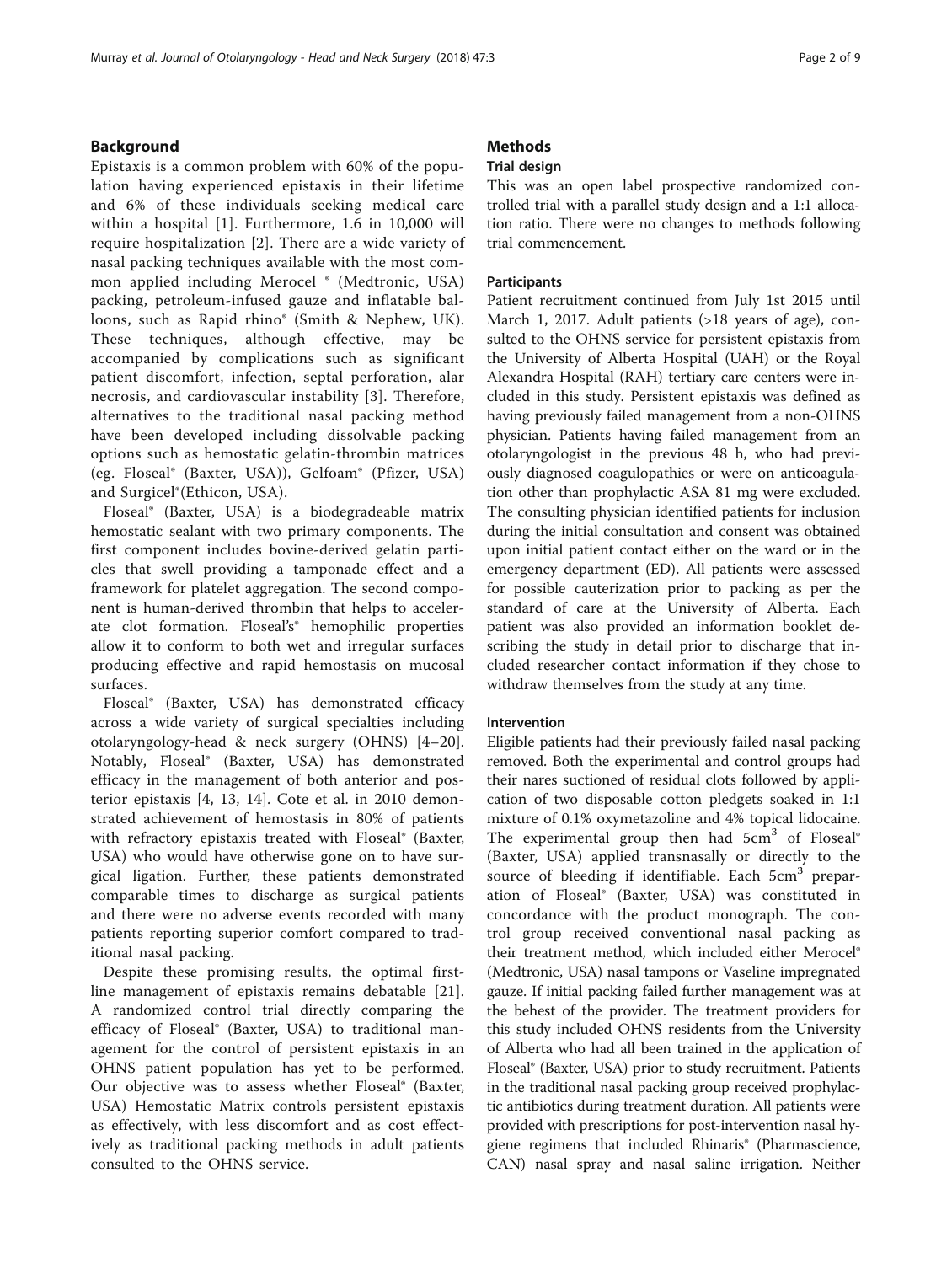management with Floseal® (Baxter, USA) or traditional nasal packing were considered independent indications for admission.

#### **Outcomes**

Our primary outcome was hemostasis that was recorded directly post-treatment and at 48 h posttreatment. Hemostasis was defined as termination of bleeding without the requirement for further intervention within the first 4 h following treatment. Our secondary outcomes included patient comfort at 48 h post-treatment. Patient pain scores were ascertained by means of a patient questionnaire that was applied to each patient at 48 h follow-up. This questionnaire involved a pre-validated 10-point visual analog scale (VAS) pertaining to packing placement, treatment and removal [[22\]](#page-8-0). These questionnaires were administered either in person or by telephone. The same researcher applied all questionnaires using a pre-prepared script to avoid undue bias or coercion. Initial hemostasis, patient demographics, prescriptions and treatment type were recorded at the time of consultation. Patient comfort scores were recorded at 48 h following application of the patient comfort VAS questionnaire. Re-bleeding, admission rates and re-presentation rates were recorded at 48 h and 30 days post-treatment.

#### Sample size

An a priori sample size was calculated using a noninferiority limit (d) set at 25%, significance level  $(\alpha)$ of 5% and power of 80%. We assumed that success in each group would be 93% based on the literature examining anterior nasal packing in ideal conditions and considering our selection criteria in the Floseal® (Baxter, USA) population [\[23](#page-8-0), [24](#page-8-0)]. Attrition was assumed to be 0% due to the short duration of treatment. This yielded 26 participants with 13 patients in each study arm.

## Randomization, allocation concealment and implementation

Patients were randomized to either Floseal® (Baxter, USA) (experimental) or traditional nasal packing (control) groups with allocation concealed by using sealed envelopes stored in two separate treatment rooms at the UAH and RAH prior to patients being enrolled in the study. These envelopes were preprepared with the aid of a computerized random number sequence generator by a researcher who was removed from patient treatment and recruitment. Therefore, the direct care team had no control over the chosen treatment for the patients. Following the acquisition of consent, at the time of consultation,

the treating physician unmasked these numbered envelopes sequentially, thus assigning each patient with a unique study identifier linked to their treatment group. This was an open-label trial as neither the direct care team or patient could be blinded to the applied treatment.

## Statistical analysis of clinical end-points

This was a non-inferiority trial. A non-inferiority design was chosen due to the anticipated improvement in patient comfort and potential decreased cost thus making the experimental arm a preferred option if noninferiority can be demonstrated in terms of hemostasis. Further, based on existing literature we did not anticipate a significant difference in terms of efficacy between these two groups. All dichotomous categorical variables were analyzed by means of the Fisher's exact test. Mean age, CCI and VAS pain scores were compared using the non-parametric Mann-Whitney U Test.

## Economic evaluation

A trial-based economic evaluation was performed using clinical outcomes data with concurrent tracking of resource utilization throughout the trial. A micro-costing method was used to capture costs. This means that for each patient, costs were tabulated based on the actual number of units of each resource used (see Table [1](#page-3-0)). The societal perspective was used, which means that health care costs and patient productivity losses due to time off from work were collected concurrently. However, the data is presented in disaggregated form to show the perspectives of a single-payer health system (i.e. Alberta Health Services) and patients and their caregivers (Table [2\)](#page-3-0). Costs included physician fees, surgical fees, inpatient surgical ward and medical ward costs, outpatient drug costs, and cost of nasal packing material. Since the study was mainly increased in incremental differences in costs, the initial cost of emergency room visits, ambulance costs, and emergency room physician fees were not included as they are assumed to be the same for both groups. In addition, only admission directly related to the episode of epistaxis were included to ensure that only disease-specific healthcare costs were included. Sources of cost data included: Alberta Health Services (AHS) physician fee schedule, drug benefits, operating room supply purchase prices, and the Canadian Institute for Health Information. All costs were expressed in Canadian 2016 dollars. The time-horizon was 30 days and the main clinical-outcome of interest was re-bleed rate at 48 h. Due to the short time-horizon, costs were not discounted.

STATA 14.2 (StataCorp LP, TX) was used for all statistical analyses. Both univariate (i.e. price of Floseal® (Baxter, USA), Table [3\)](#page-3-0) deterministic sensitivity analysis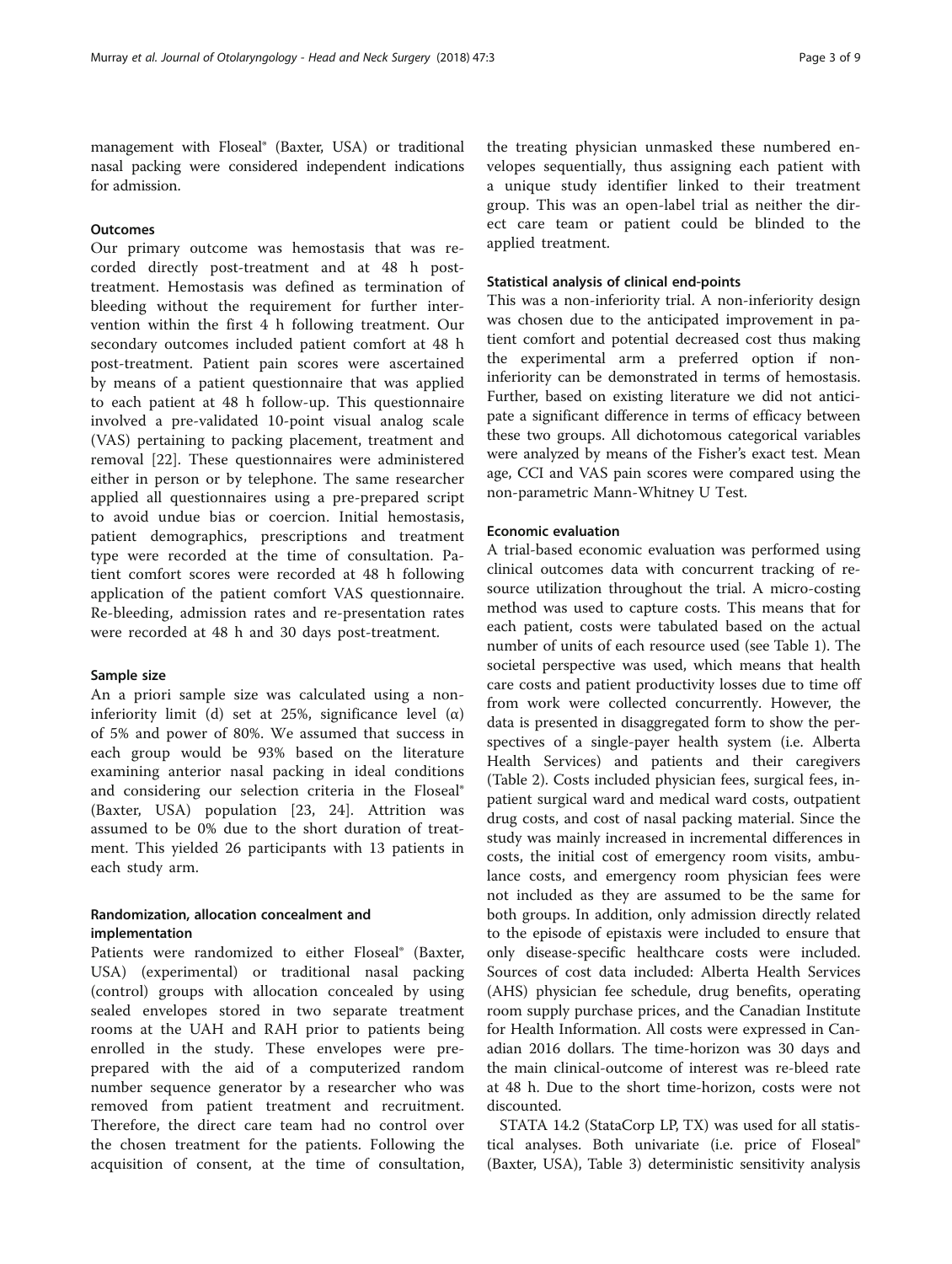|                             | Resource                                      | Unit            | Unit Cost<br>(2016 Canadian Dollars) | Source                                                           |
|-----------------------------|-----------------------------------------------|-----------------|--------------------------------------|------------------------------------------------------------------|
| Acute care                  | Physician Consult                             | Fixed           | 78.21                                | AHS Medical Benefits Procedure List                              |
|                             | Physician procedure<br>(control of epistaxis) | Fixed           | 125.00                               | (Version April 1st, 2016)                                        |
|                             | Surgical ward                                 | Day             | 994.0                                | AHS Financial Fiscal 2016                                        |
|                             | Medical ward                                  | Day             | 1164                                 |                                                                  |
|                             | Merocel <sup>®</sup>                          | Each            | 28.50                                | OR Bulk price                                                    |
|                             | Vaseline gauze                                | Each            | 8.50                                 |                                                                  |
|                             | Rapid rhino®                                  | Each            | 180.00                               |                                                                  |
|                             | Floseal <sup>®</sup>                          | Per 5 mL        | 326.83                               |                                                                  |
| Convalescence and Follow-up | Salinex                                       | Per mL          | 0.15                                 | Alberta BlueCross Drug Price List (Version 2016)                 |
|                             | Polysporin                                    | Per 28.3 g tube | 2.94                                 |                                                                  |
|                             | Oral cephalexin 250 mg<br>tablet              | Per tablet      | 0.40                                 |                                                                  |
|                             | Oral clindamycin 300 mg<br>tablet             | Per tablet      | 0.44                                 |                                                                  |
|                             | Physician follow-up                           | Fixed           | 39.14                                | AHS Medical Benefits Procedure List<br>(Version April 1st, 2016) |
| <b>Productivity Costs</b>   | Wages lost                                    | Per day         | 405.79                               | Government of Canada 2016 Census data                            |

<span id="page-3-0"></span>Table 1 Key Unit Costs to Value Resource Use During Trial (2016 Canadian Dollars)

and non-parametric boot strapping of 1000 simulated patients was performed to generate 95% confidence interval for mean cost and effect differences between the Floseal® (Baxter, USA) group and control group for both the health system and societal perspectives (Fig. [3](#page-7-0)) [\[25](#page-8-0)]. This is a standard method of providing confidence intervals for data that is not normally distributed (i.e. costs).

The mean difference in costs was divided by the mean difference in effectiveness to generate an Incremental Cost-effectiveness Ratio (ICER) of cost in dollars per rebleed avoided. To account for uncertainty due to sampling variation, a confidence ellipse graph was plotted along the cost-effectiveness plane. This graph demonstrates the quadrant where 50%, 75% and 95% of calculated ICERs will reside. Finally, a cost-effectiveness acceptability curve was plotted showing the probability that Floseal® (Baxter, USA) is cost-effective for a given threshold set by the decision-maker [\[26](#page-8-0)].

Table 2 Summary of self-reported comfort scores rated on a 10-point VAS at 48 h post-treatment comparing treatment (Floseal® (Baxter, USA)) to control (traditional packing methods)

| Pain          | Treatment (Floseal) ( $N = 13$ ) Control Z-score p-value <sup>a</sup> | $(N = 13)$ |       |        |
|---------------|-----------------------------------------------------------------------|------------|-------|--------|
| Placement 2.4 |                                                                       | 78         | 36987 | 0.0022 |
| Treatment 0.5 |                                                                       | 45         | 33800 | 0.0007 |
| Removal       |                                                                       | 39         | 30699 | 0.0021 |

 $a = 0.05$ , significant results in bold using unpaired Mann-Whitney U test; mean 10-pt VAS of patient pain experienced  $(0 = no$  pain, 10 = worst pain ever experienced)

## Results

#### Recruitment and participant flow diagram

Patient recruitment continued from July 1st 2015 until March 1st, 2017 and is summarized in Fig. [1](#page-4-0). Out of 176 eligible patients, a total of 26 patients participated in this study with 13 patients in each arm. All patients received the allocated intervention, no patients were lost to follow-up and all were analyzed. The trial was ended at a pre-determined 20-month end-point.

## Patient demographics

Patient demographics are summarized in Table [4.](#page-4-0) Mean age was 59.0 (range: 22.6-95.3) for Floseal<sup>®</sup> (Baxter, USA) and 55.1 (range:19.1-86.1) for traditional packing  $(p = 0.6101)$ . Males comprised 61.5% for Floseal® (Baxter, USA) compared to 46.2% for the traditional packing group ( $p = 0.6951$ ). The Floseal<sup>®</sup> (Baxter, USA) group had 15.38% of patients taking daily ASA 81 mg compared to 23.07% in the traditional packing group  $(p = 1.000)$ . Lastly, the Charlson Comorbidity Index (CCI) was calculated to be the same between Floseal® (Baxter, USA) and traditional packing (2.3 vs. 2.3,  $p = 0.8966$ .

|                                                          | <b>Table 3</b> Uni-variate Sensitivity Analysis of Health-System Cost |
|----------------------------------------------------------|-----------------------------------------------------------------------|
| savings (by % Change in price of Floseal® (Baxter, USA)) |                                                                       |

| $38111199$ (b) is enterty entirely the process of the second second second second second second second second second second second second second second second second second second second second second second second second |    |     |      |      |      |      |
|-------------------------------------------------------------------------------------------------------------------------------------------------------------------------------------------------------------------------------|----|-----|------|------|------|------|
| Price<br>Increase                                                                                                                                                                                                             | 0% | 50% | 100% | 200% | 300% | 400% |
| Cost Savings \$1567.61 \$1404.20 \$1240.78 \$913.95 \$587.12 \$260.29                                                                                                                                                         |    |     |      |      |      |      |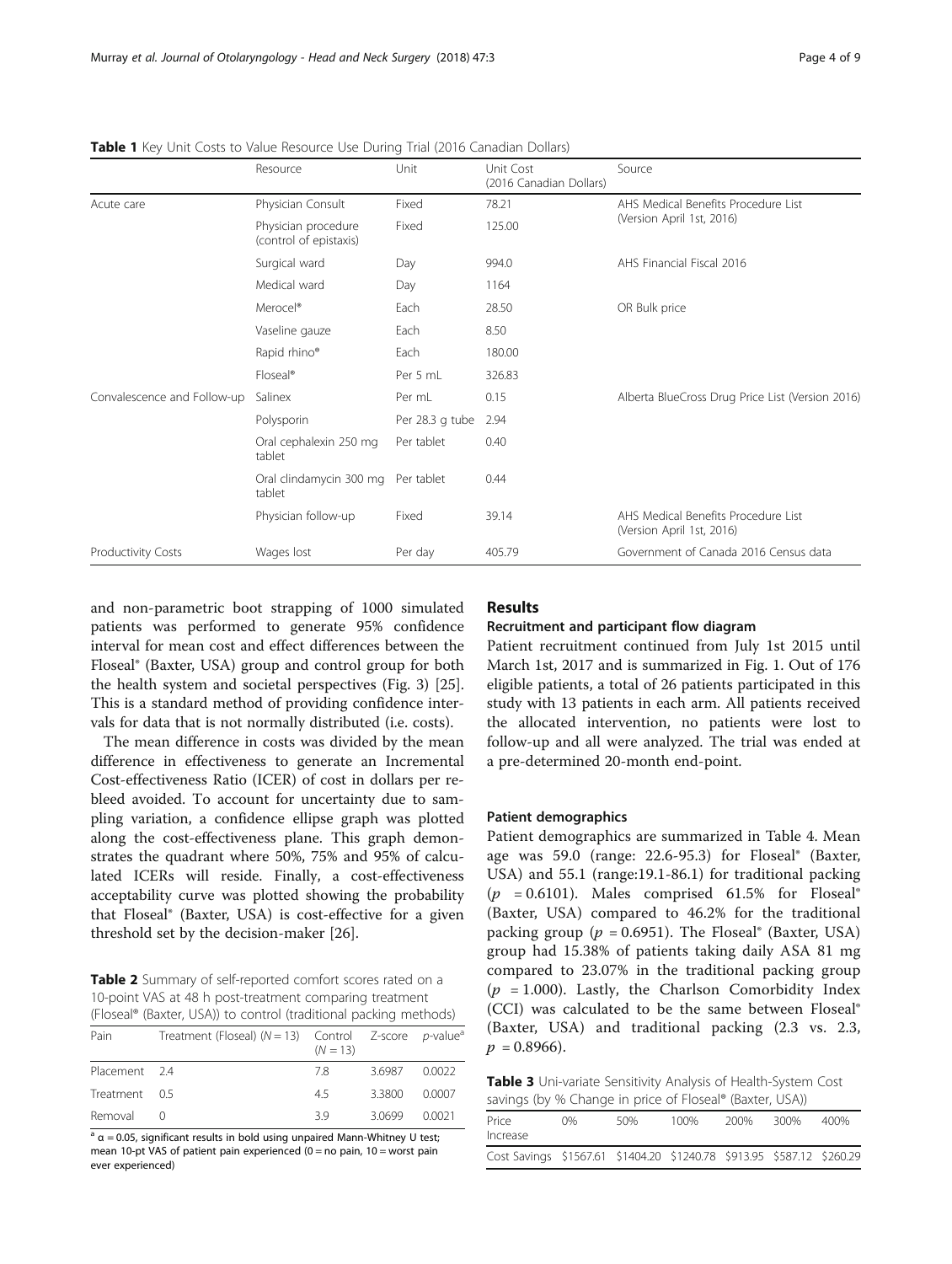<span id="page-4-0"></span>

#### Hemostasis, admission rates and adverse events

Our data on hemostasis, admission rates and adverse events are summarized in Table [5.](#page-5-0) When comparing between the Floseal® (Baxter, USA) and control groups, there were no statistically significant differences for hemostasis initially (10 (76.9%) vs. 11 (84.6%) respectively,  $p = 1.000$ ), hemostasis at 48 h (10 (76.9%) vs. 9 (69.2%) respectively,  $p$  $= 1.000$ ), requirement for admission (2 (15.4%) vs. 6 (46.1%) respectively,  $p = 0.2016$  or 30-day re-presentation rates  $(2 (15.4%)$  vs. 6  $(46.1%)$ , p = 0.2016). There were no adverse events recorded related to the nasal packing in either the Floseal® (Baxter, USA) or packing groups (0 (0.0%) vs. 0 (0.0%),  $p = 1.0000$ .

#### Patient comfort

Our data on mean self-reported comfort scores rated on a 10-point VAS are summarized in Table [2.](#page-3-0) Floseal® (Baxter, USA) was superior for pain during placement

 $(2.4 \text{ vs. } 7.8, p = 0.0022)$ , treatment  $(0.5 \text{ vs. } 4.5, p =$ 0.0007) and removal (0.0 vs. 3.9,  $p = 0.0021$ ). There were only two patients within the cohort who received Vaseline gauze packing and, although the sample size is too small to statistically compare, their mean pain scores for placement (6.5), treatment (5.0) and removal (3.0) were similar to the mean pain scores recorded for the entire traditional packing group.

#### Economic evaluation

Table [1](#page-3-0) provides a summary of the key sources of resource utilization in the trial separated by the two comparators in the study. Table [6](#page-5-0) provides the mean costs, obtained from averaging individual patient costs for each group. From a single-payer, health system point of view, Floseal® (Baxter, USA) provides a mean costsavings of \$1567.61. When the larger societal perspective is taken into account, mean savings of \$2233.36 are

Table 4 Summary of baseline demographic and clinical characteristics comparing treatment (Floseal® (Baxter, USA)) to control (traditional packing methods)

|               | Treatment (Floseal) $(N = 13)$ | Control<br>$(N = 13)$ | Z-score   | $p$ -value <sup>a,b</sup> |
|---------------|--------------------------------|-----------------------|-----------|---------------------------|
| Age           | 59.0                           | 55.1                  | 0.5128    | 0.6101 <sup>a</sup>       |
| Gender (Male) | 8 (61.5%)                      | 6(46.2%)              | <b>NA</b> | 0.6951 <sup>b</sup>       |
| ASA           | 2(15.4%)                       | $3(23.1\%)$           | <b>NA</b> | 1.000 <sup>b</sup>        |
| <b>CCI</b>    | 2.3                            | 2.3                   | $-0.1282$ | $0.8966^a$                |

 $\frac{a}{a}$  α = 0.05, significant results in bold using unpaired Mann-Whitney U test, CCI Charlson Comorbidity Index, ASA Aspirin 81 mg po daily b α = 0.05, significant results in bold using Fisher's exact test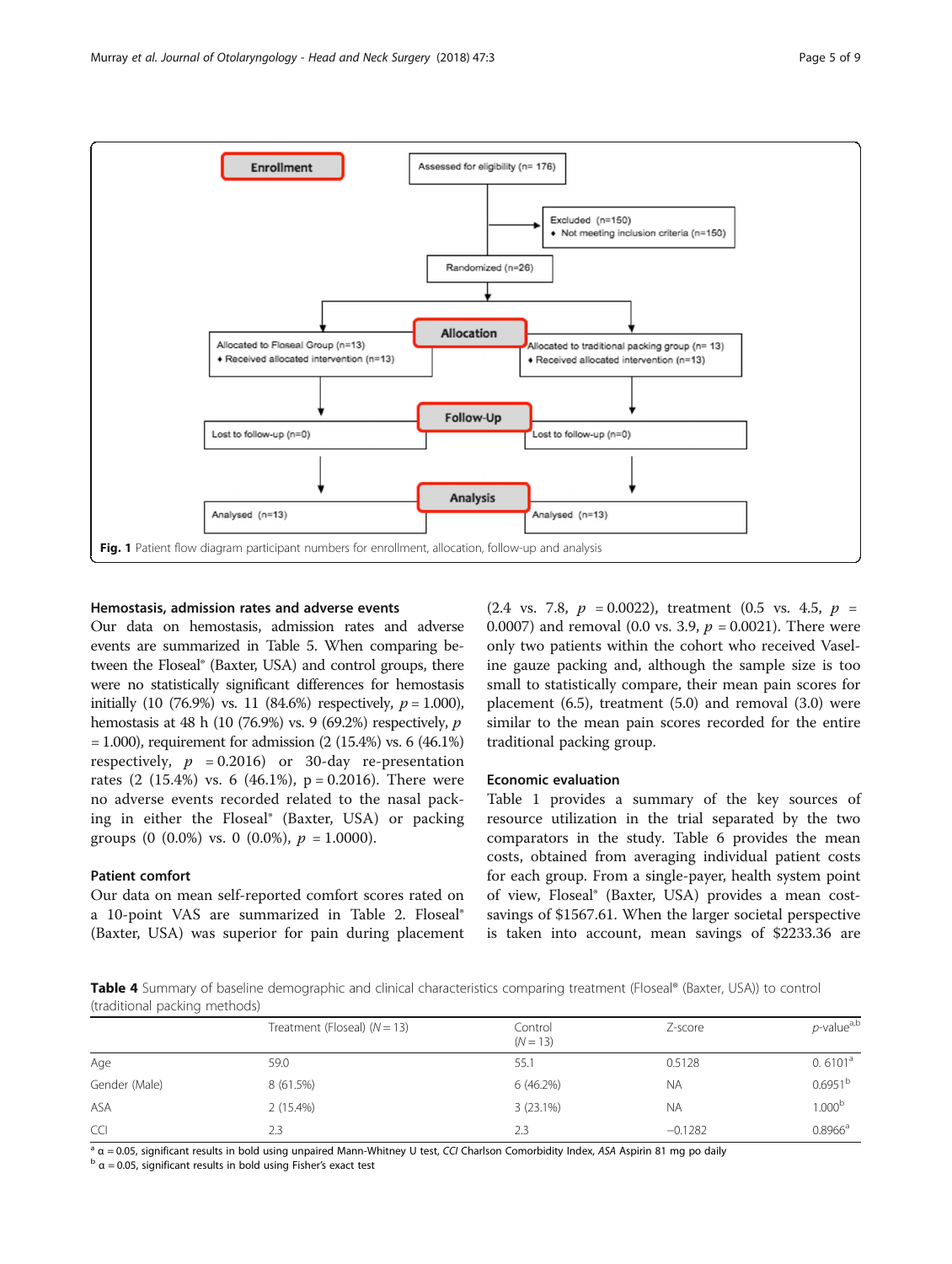|                           | Treatment (Floseal) $(N = 13)$ | Control<br>$(N = 13)$ | $p$ -value <sup>a</sup> |
|---------------------------|--------------------------------|-----------------------|-------------------------|
| Hemostasis Post-Treatment | 10 (76.9%)                     | 11 (84.6%)            | 1.0000                  |
| Hemostasis at 48-h        | 10 (76.9%)                     | $9(69.2\%)$           | 1.0000                  |
| Admission Required        | $2(15.4\%)$                    | $6(46.1\%)$           | 0.2016                  |
| 30 Day ED Re-Presentation | $2(15.4\%)$                    | $6(46.1\%)$           | 0.2016                  |
| Adverse Events            | $0(0.0\%)$                     | $0(0.0\%)$            | 1.0000                  |

<span id="page-5-0"></span>Table 5 Summary of hemostasis, admission and re-presentation rates comparing treatment (Floseal® (Baxter, USA)) to control (traditional packing methods)

 $a = 0.05$ , significant results in bold using Fisher's exact test

present due to the decreased work-productivity losses (Table 6). Univariate sensitivity analysis shows that even at 4-times the current price, treating with Floseal® (Baxter, USA) provides cost-savings (Table [3](#page-3-0)). An ICER of - \$11,891 per re-bleed prevented (95% CI: -\$37,658 to +\$473) was obtained by bootstrap method. The negative ICER indicates a cost-savings. The cost-effectiveness acceptability curve (CEAC) also demonstrates that for a large range of treatment costs, Floseal® (Baxter, USA) maintains greater than 90% probability of being cost-effective. Furthermore, confidence ellipse plots for analysis from both the single-payer health system and societal perspectives (Fig. [2\)](#page-6-0) show that Floseal® (Baxter, USA) is not only cost-effective, but the dominant intervention (i.e. it resides in the lower right quadrant).

## **Discussion**

Based on age, gender, ASA use and co-morbidities as represented by the CCI both the Floseal® (Baxter, USA) and traditional packing groups showed no significant differences. There were also no adverse events recorded related to either the Floseal® (Baxter, USA) or traditional packing treatments during the course of this study.

With a 77% rate of hemostasis the effectiveness of Floseal® (Baxter, USA) in our study was comparable to previous studies examining its application in the management of anterior and posterior epistaxis [[4, 13](#page-8-0), [14\]](#page-8-0). Cote et al. were able to achieve hemostasis in 80% of cases with comparable time to discharge as surgical management [[4\]](#page-8-0). Similarly, Kilty et al. 2014 were able to achieve hemostasis in 80% of posterior epistaxis cases [[13\]](#page-8-0). Mathiason and Cruz 2005 demonstrated that Floseal® (Baxter, USA) was rated as more effective, easier to use and more satisfying than traditional nasal packing. There were also fewer re-bleeds and otolaryngology con-sultations in the follow-up period [\[14\]](#page-8-0).

There were no significant differences between groups for either hemostasis directly following treatment (10 (76.9%) vs. 11 (84.6%),  $p = 1.000$ ), or at 48 h follow-up (10 (76.9%) vs. 9 (69.2%),  $p = 1.000$ ). This would suggest that Floseal® (Baxter, USA) is an effective alternative as compared to traditional nasal packing in the management of persistent epistaxis. While a relative trend towards higher failures in initial hemostasis for Floseal® (Baxter, USA) may caution its use as the first line choice, the inverse trend was seen during the 48 h posttreatment with more re-bleeds occurring in the traditional packing group in that time interval. This difference may be attributed to the intranasal mucosal trauma caused by the insertion and removal of the traditional packs that is avoided with Floseal® (Baxter, USA).

Floseal® (Baxter, USA) was shown to be significantly less painful than traditional packing methods during

Table 6 Comparison of Costs Between Floseal® (Baxter, USA)® and Usual Care

|                                                            |                              |                                                                                                                        | Control<br>$(N = 13)$                                                                                                |                       | Treatment (Floseal)<br>$(N = 13)$ |                            |
|------------------------------------------------------------|------------------------------|------------------------------------------------------------------------------------------------------------------------|----------------------------------------------------------------------------------------------------------------------|-----------------------|-----------------------------------|----------------------------|
|                                                            |                              |                                                                                                                        | Mean                                                                                                                 | Median (IOR)          | Mean                              | Median (IOR)               |
| Societal<br>erspective                                     | Health System<br>Perspective | Direct disease-related health services (e.g. physician<br>fees, material costs, admission, surgical fees, medications) | \$2704.51                                                                                                            | $(354.71 - 3846.71)$  | \$1136.90                         | $(530.11 - 580.92)$        |
|                                                            | Non-Health<br>Sector Costs   | Work productivity losses (e.g. lost wages)                                                                             | \$1342.23                                                                                                            | $(405.79 - 1623.16)$  | \$676.32                          | $(405.79 - 405.79)$        |
| <b>Total Costs</b>                                         |                              |                                                                                                                        | \$4046.74                                                                                                            | $(1033.88 - 5469.87)$ |                                   | \$1813.22 (945.10-1164.20) |
| Differential Mean Costs <sup>a</sup> (95% CI) <sup>b</sup> |                              |                                                                                                                        | Health system perspective: -\$1567.61 (-3787.25 to 652.00)<br>Societal perspective: - \$2233.36 (-5443.27 to 976.56) |                       |                                   |                            |

<sup>a</sup> Floseal® (Baxter, USA) minus control

<sup>b</sup> 95% non-parametric confidence interval based on 1000 bootstrap replications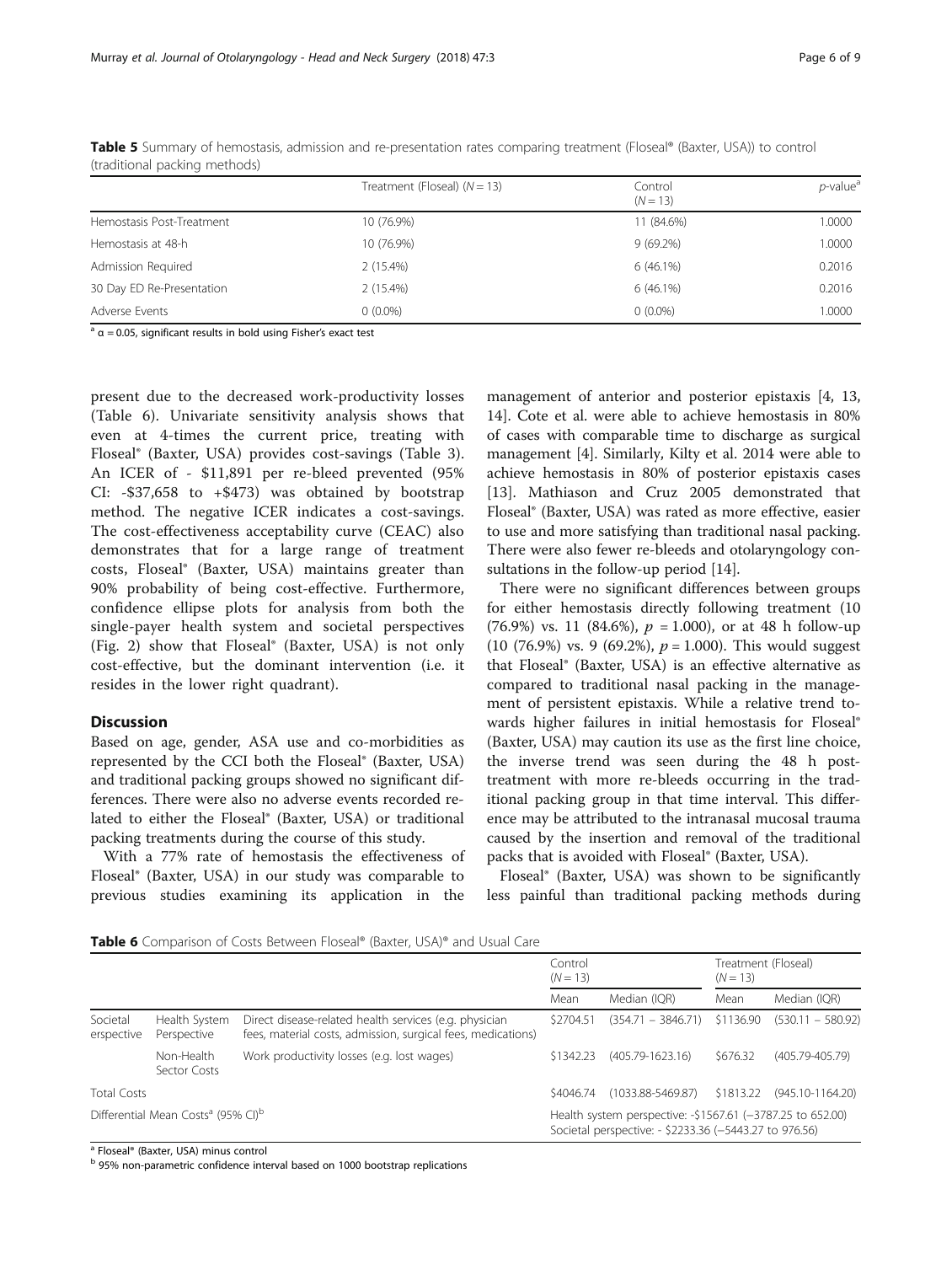<span id="page-6-0"></span>

placement (2.4 vs. 7.8,  $p = 0.0022$ ), treatment (0.5 vs. 4.5,  $p = 0.0007$ ) and removal (0.0 vs. 3.9,  $p = 0.0021$ ). In light of the finding of non-inferiority, as described above, these pain scores provide the greatest support for Floseal® (Baxter, USA) as a first line therapy for the management of persistent epistaxis. The psychosocial toll of the often-prolonged discomfort involved with nasal packing is difficult to quantify but should not be overlooked. Similar to our results, both Kilty and Mathiason found that Floseal® (Baxter, USA) was reported as significantly more comfortable than traditional packing methods [[13, 14\]](#page-8-0). However, this study is the first to include self-reported patient pain scales for the three phases of packing (placement, treatment and removal).

Kilty et al. 2014 found that Floseal® (Baxter, USA) was more cost-effective than endoscopic surgery, posterior packing or embolization [[13\]](#page-8-0). In this study, the economic evaluation was performed using "usual care" as the comparison group. This includes a variety of disposable products such as Merocel® (Medtronic, USA), petroleum infused gauze, and Rapid rhino® (Smith & Nephew, UK). Our analysis shows that Floseal® (Baxter, USA) provides significant cost-savings from a health system perspective and an even greater cost-savings when non-health sector work productivity losses were taken into account. Statistical bootstrapping and uncertainty analysis was used to provide probabilistic boundaries for interpreting our findings. Specifically, the costeffective acceptability curve shows that Floseal® (Baxter, USA) remains cost-effective for a large range of total treatment costs. That is, decision-makers from different provinces with different willingness to pay for epistaxis management would find that Floseal® (Baxter, USA) has a > 90% chance of being cost-effective. These results are affirmed by the confidence ellipse plots along the cost-effectiveness plane (Fig. [3\)](#page-7-0), which suggest that Floseal® (Baxter, USA) is not only cost-effective but it is the dominant intervention as it is both cheaper and more effective.

From a health system perspective the relatively greater, albeit non-significant, number of admissions (2 (15.4%) vs. 6 (46.1%),  $p = 0.2016$ ) in the traditional packing group was the primary reason for this cost savings. Additionally, the primary increase in costs from a societal perspective arose from the requirement to re-present to the ED for the traditional packing removal. The decisions for admission were made independently of the management method, as packing on its own was not an indication for admission in either group. All reasons for admission are listed in Table [7](#page-7-0). Other less significant costs in the traditional nasal packing group were prophylactic antibiotic requirements and increased analgesia prescriptions.

Limitations of the study include the impossibility for blinding the physician investigator or the patient, and the inherent biases that this can present when using selfreported pain outcomes. We alsolimited our follow-up to 30 days thus limiting the analysis of outcomes or adverse events beyond this point. Further, 150 patients were excluded following consultation to our service, with only 26 being included. This is a product of our strict exclusion criteria specifically excluding those with bleeding diathesis or those on antiplatelet or anticoagulation therapy, which accounts for all patient exclusions. This was implemented to avoid the confounding nature of the widely variable coagulation profiles of patients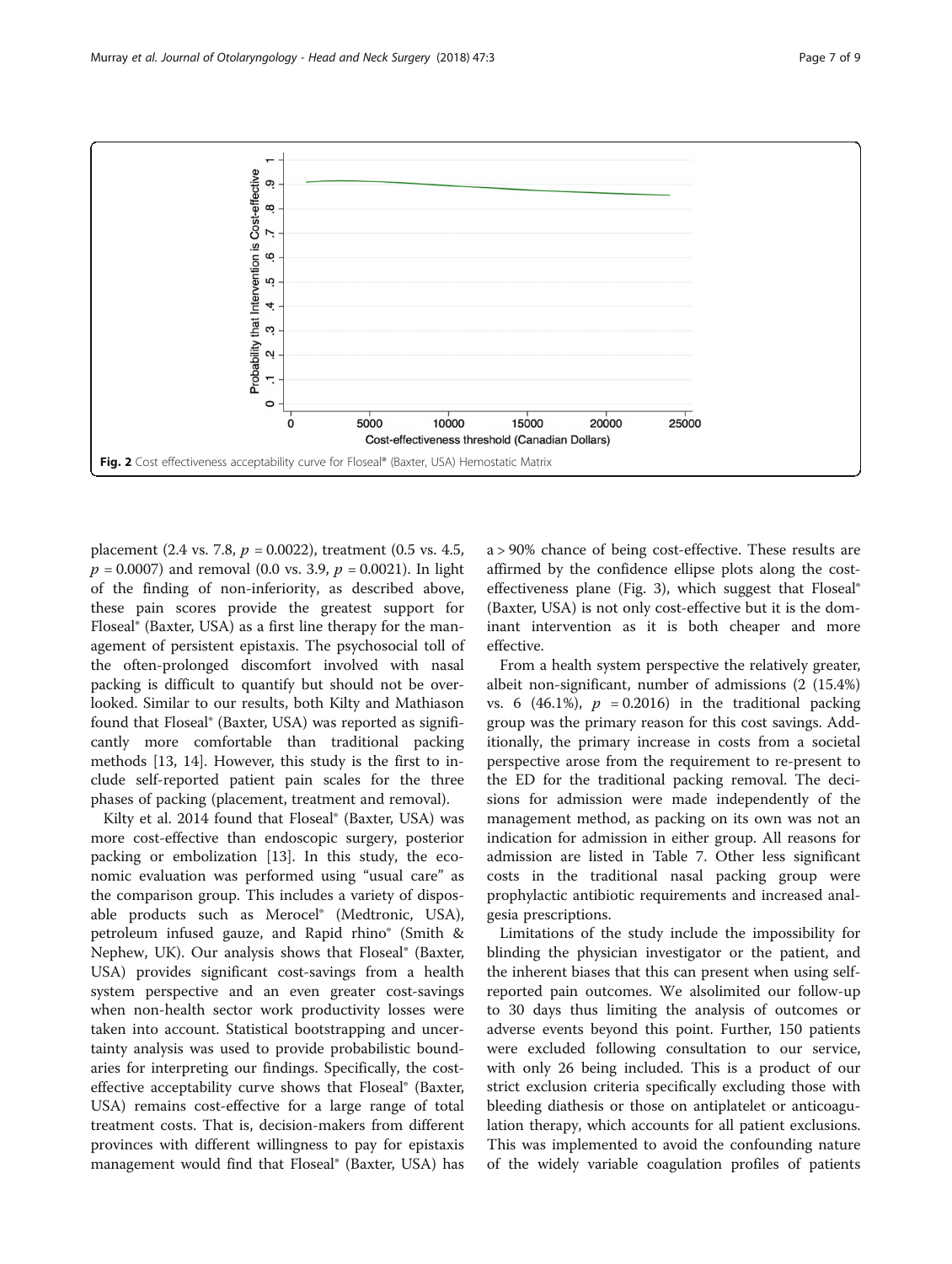<span id="page-7-0"></span>

consulted to our service for epistaxis thus improving population homogeneity. However, this strict control does reduce the study's generalizability within the otolaryngology population. Lastly, a potential weakness of our study was its relatively high inferiority limit; the study team chose this limit due to the large anticipated improvement in patient pain scores thus allowing for a 25% difference in efficacy between study groups. Floseal® (Baxter, USA) was chosen as our intervention due to our center's previous pilot study demonstrating the efficacy and safety of this particular product [[4\]](#page-8-0). Future studies should focus on comparing Floseal® (Baxter, USA) to other dissolvable packing options.

## Table 7 Reasons for admission

| Reason for Admission                      | Number of Patients                |                       |  |  |
|-------------------------------------------|-----------------------------------|-----------------------|--|--|
|                                           | Treatment (Floseal)<br>$(N = 13)$ | Control<br>$(N = 13)$ |  |  |
| >2 previous packing attempts <sup>a</sup> | 0                                 |                       |  |  |
| Pneumonia                                 | 0                                 |                       |  |  |
| Hemoglobin <70                            | 0                                 |                       |  |  |
| New onset a-fib                           |                                   |                       |  |  |
| Cardiac Surgery                           | 0                                 |                       |  |  |
| Systolic Blood Pressure > 180             |                                   |                       |  |  |
| Sphenopalatine artery ligation            |                                   |                       |  |  |

<sup>a</sup>Previous packing by non-OHNS clinician

## Conclusion

This is the first randomized controlled trial comparing Floseal® (Baxter, USA) Hemostatic Matrix to traditional nasal packing methods for patients requiring consultation to otolaryngology. Further, it is the first study to include a formal economic analysis when examining the role of Floseal® (Baxter, USA) for the management of epistaxis. The results of this study suggest that Floseal® (Baxter, USA) Hemostatic Matrix is an effective, comfortable and cost-effective alternative treatment of persistent epistaxis when compared to traditional packing methods for patients referred to OHNS with a normal coagulation profile.

#### Abbreviations

AHS: Alberta Health Services; ASA: Aspirin; CCI: Charlson Comorbidity Index; CEAC: Cost-effectiveness acceptability curve; CI: 95% Confidence Interval; ED: Emergency department; Floseal® (Baxter, USA): Floseal® (Baxter, USA) Hemostatic Matrix; ICER: Incremental cost effectiveness ratio; OHNS: Otolaryngology-head & neck surgery; RAH: Royal Alexandra Hospital; UAH: University of Alberta Hospital; VAS: Visual Analog Scale

#### Acknowledgements

We would like to acknowledge the residents of the UAH OHNS residency program including Dustin Conrad, Malak Gazzaz, Han Zhang, Brittany Barber, Tim Cooper, Graeme Mulholland, Andre Isaac, Jessica Clark, Sherif Idris, Connor Somerfeld, Priya Sivarajah and Abdulrahman Alenazi for helping to recruit and treat patients for this study.

#### Funding

We received an unrestricted research grant of Floseal® (Baxter, USA) product from Baxter. Baxter had no role in study design, collection, analysis, interpretation or dissemination of data. Baxter did not have a role in the creation or editing of this manuscript.